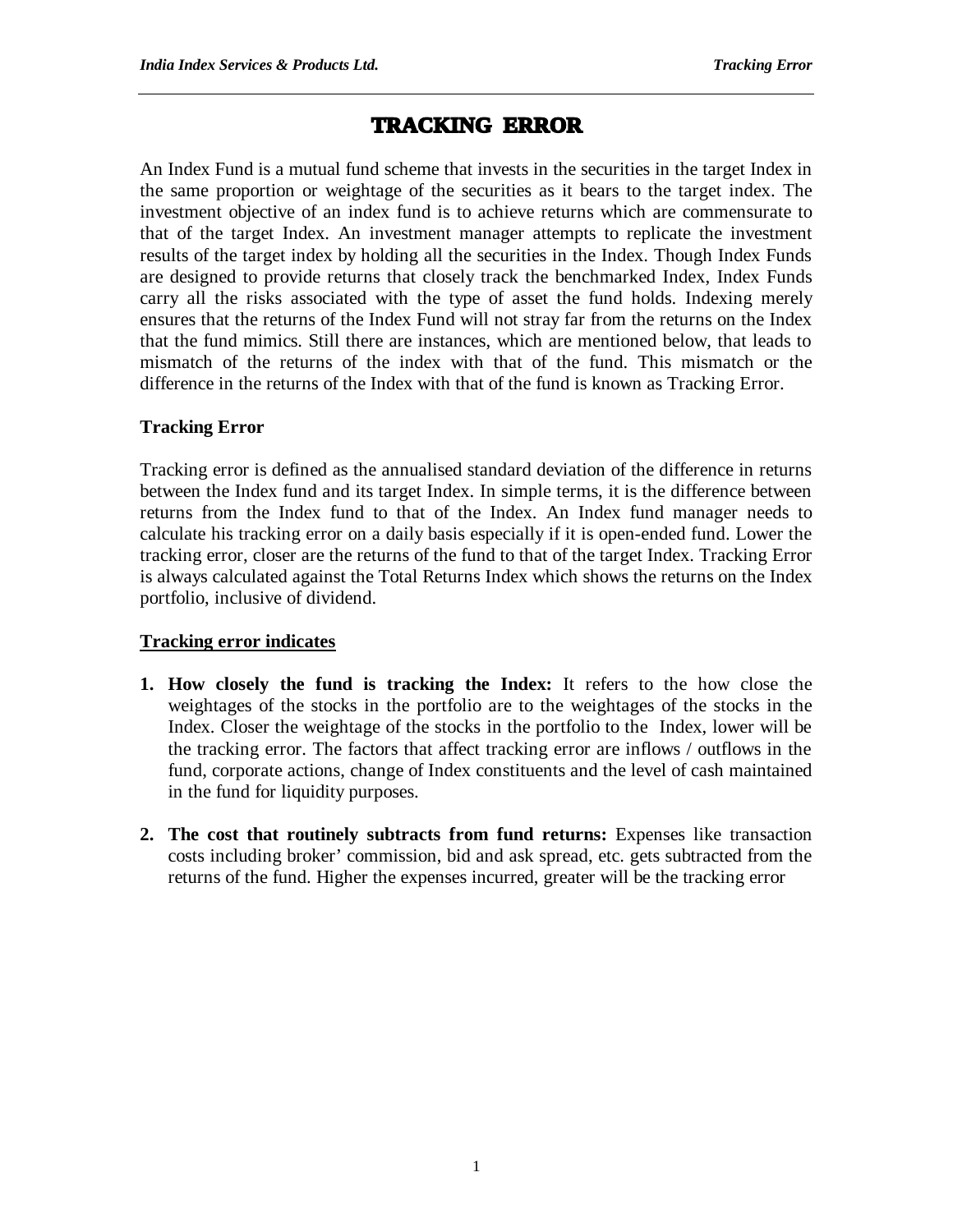# **Calculation of tracking error**

| Step 1: | Obtain the NAV values and the TR Index values for each day of the<br>total time period required                             |
|---------|-----------------------------------------------------------------------------------------------------------------------------|
| Step 2: | Calculate the percentage change in the NAV and TR Index for each day<br>over its previous day                               |
|         | Percentage change in the NAV                                                                                                |
|         | NAV as on day $(t)$ – NAV as on day $(t-1)$                                                                                 |
|         | $NAV$ as on day $(t-1)$                                                                                                     |
| Step 3: | Calculate the difference between the percentage change in the NAV and<br>the percentage change in the TR Index for each day |
| Step 4: | Calculate the standard deviation of the difference obtained from $day(1)$<br>to day(n) in Step $3$                          |
| Step 5: | Calculate the annualised tracking error as per the formula given below                                                      |
|         | <b>Annualised tracking error</b> = Standard deviation obtained (Step 4) $*$<br>sqrt $(250)$                                 |

# **Reasons of Tracking Error**

The reasons for tracking error are:

1. **Expenditure incurred by the fund:** Ideally all the corpus of the fund have to be invested in the securities of the benchmarked Index as the objective of the scheme is to mimic the returns of the underlying index. But it is not possible, as the Fund has to incur expenses towards its day to day management, transaction fees payable at the time of purchase or sale of securities, etc. The expenditure of the fund has to be met out of the corpus of the fund which means that the fund will invest less funds than what it has collected. This in turns affects the returns as the fund will receive returns only on the amount which is invested. Hence, the lower the expenditure incurred by the fund, the lower will be the tracking error.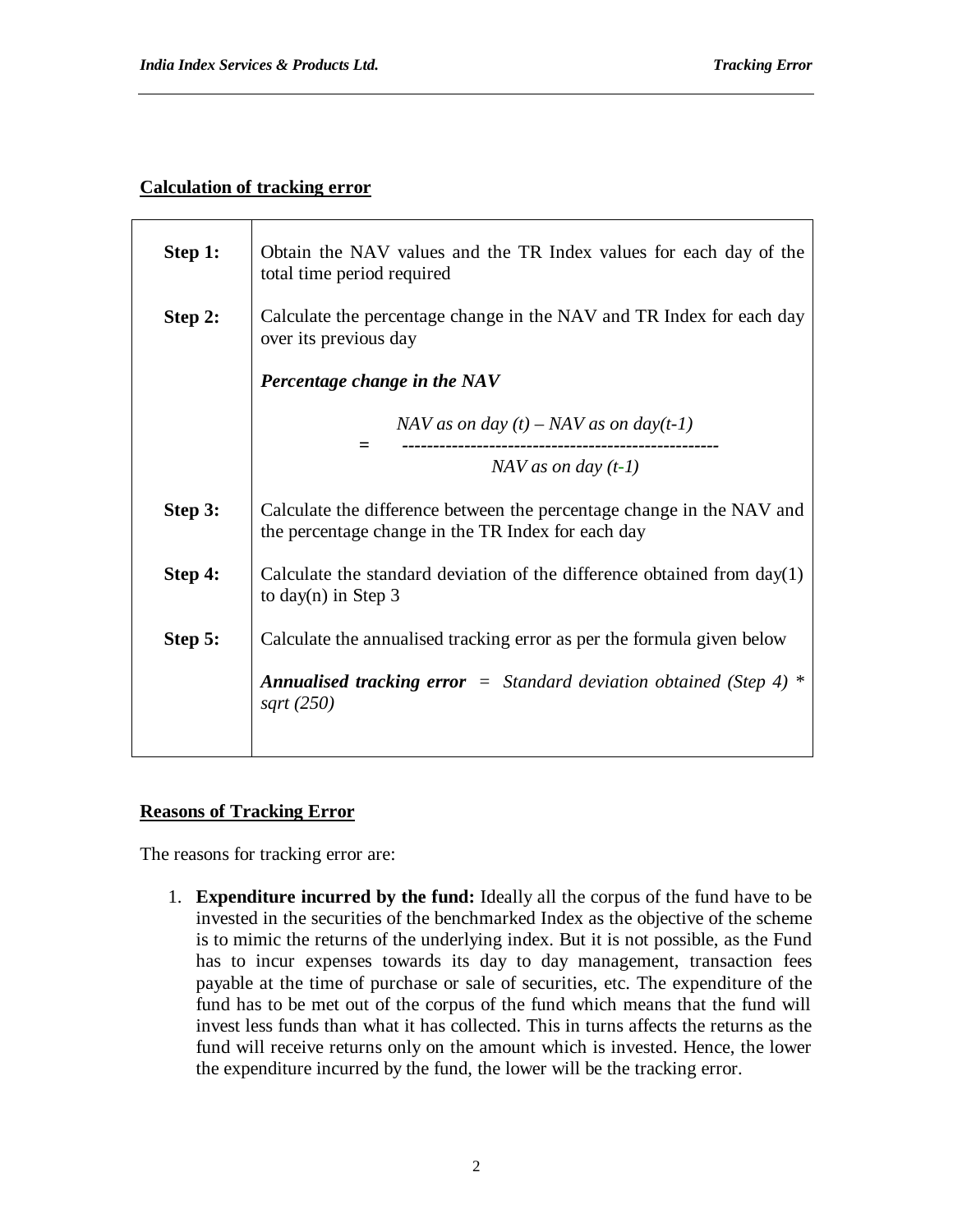- 2. **Cash balance:** The investment pattern of the fund provides for the asset allocation pattern. Ideally, the full corpus of the fund has to be invested in the underlying index. But this may not be possible due to the funds obligation to meet requests for redemption, receipt of dividend, etc. The fund has to set aside some amount of its corpus to meet the redemption request. As the redemption has to be made within a few days, the fund has to hold cash or other short terms assets which enable it to convert such instrument in cash. To provide for this exigency the fund has to keep aside some part of its corpus and therefore is not able to investment all its corpus. Further, the fund may receive dividend on the shares held by it which should again be invested in the constituents of the benchmarked index as soon as possible. If the fund is not able to invest such dividend then it holds more cash than required and hence its returns would be affected. Similar is the cash of subscription for purchase of units of the fund. So when the funds holds more cash, it has that much less to invest in the underlying index and thus it leads to mismatch in the returns. It should be the endeavour of the fund to keep the right amount of cash which at the same time can provide for redemption request and should not be ideal.
- 3. **Underlying securities breaching the upper or lower circuit:** The fund has to re-balance its investment for which it has to buy or sell securities. Sometimes, it may happen that the fund is not able to buy or sell the underlying securities due to circuit filters imposed on them. Hence, the fund is not able to hold the required number of securities which could lead to it not mimicking the index fully. It may also happen that due to the circuit filters the fund is not able to buy or sell securities at the desired price or at the same time when the rest of the underlying securities are purchase or sold. It might have to pay more to buy and receive less amount when it sells. This leads to distortion in the allocation of fund available to the portfolio of stocks.
- 4. **Giving effect to the corporate actions:** Whenever there is a corporate action such as debenture or warrant conversion, rights, merger, change in constituents, bonus, forfeiture, preferential issue, etc. the fund has to realign its portfolio to the benchmarked Index. This leads to buying and selling which add up to the expenditure which again affect the returns of the fund. Also, the realignment has to be proper, otherwise there would be a mismatch in the investment in each security of the benchmarked Index vis-a-vis the actual weightage of each security in the benchmarked Index.

In case of corporate actions such as rights, bonus, conversion, merger or amlagamation, etc. where the existing holders are benefited by receiving more shares. These corporate actions come into effect from the ex-date as announced by the Stock Exchanges. Usually, there is a time gap between the ex-date and the date on which the Fund is actually credited with that benefit and has the number of shares with itself. During this period, the Index is representing with the benefit but the Fund isn't. Sometimes if there is a redemption pressure or fresh investment during this period then it would be difficult for the fund arrive at the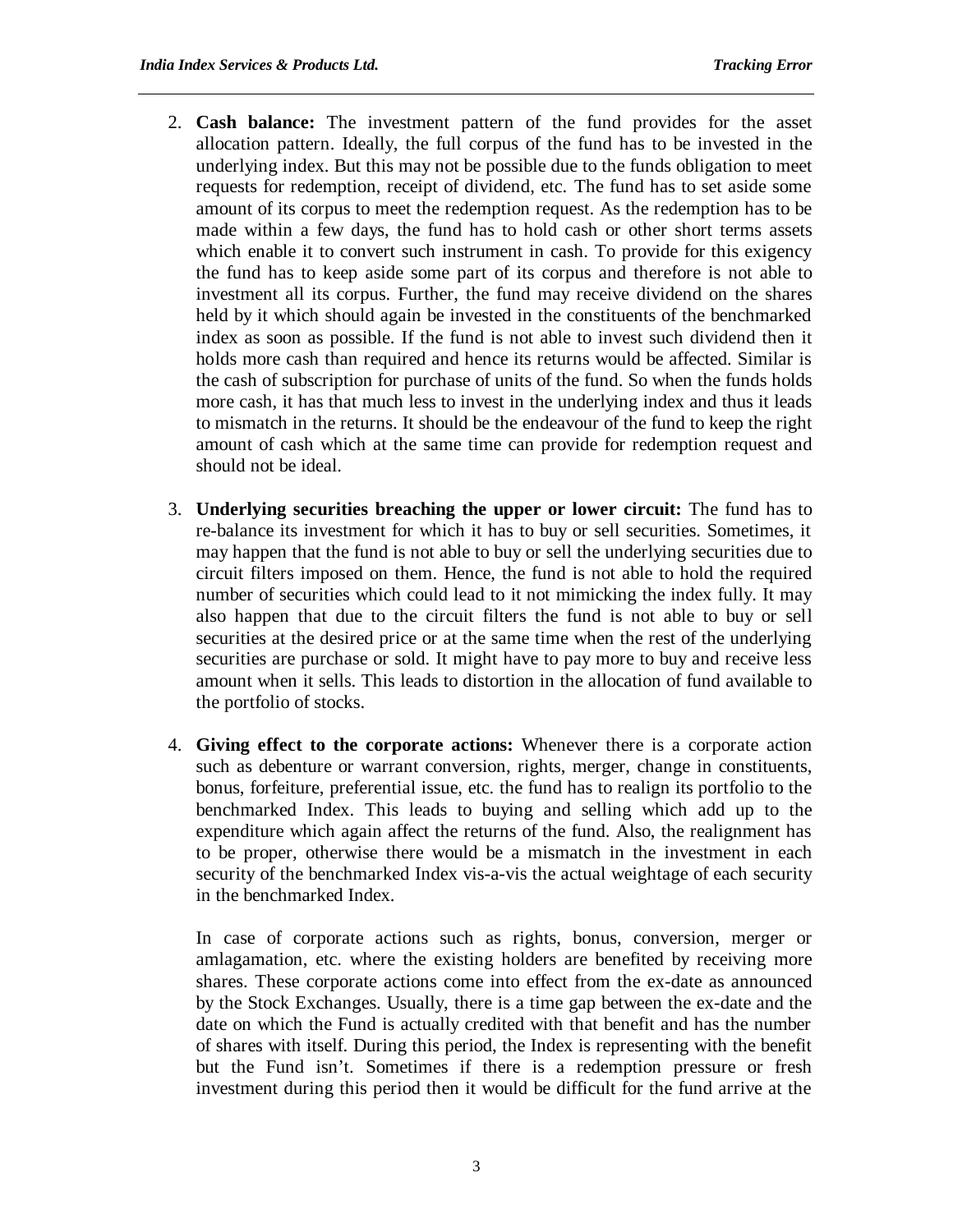precise portfolio to be sold or purchased as presently its Scheme does not truly reflect the benchmarked Index.

There may be cases were a constituent of the benchmarked Index has hived off one of its division into a separate company as per a scheme of amalgamation. Consequently as per the scheme, it issues shares of the new company to the existing shareholders. This new company is not a constituent of the benchmarked Index and may not even be listed on the Stock Exchange for some time to come. This leads to the problem of valuation of this company and further, the proportionate amount invested in this company which is not as per the scheme of investment. This leads to a mismatch in the assets held by the Fund with that which is represented by the benchmarked Index. Whenever listed, this company has to be sold off and again the scheme has to be realigned to the benchmarked Index.

The new securities which are issued should be listed on the Stock Exchange where the trading takes place at present. Sometimes if the Company has issued new securities but has not listed its shares, till it is listed there would be mismatch in the valuation of the benchmarked Index with that of the fund.

4. **Rounding off of quantity of shares underlying the index:** As mentioned earlier an Index Fund has to invest in the securities of the benchmarked Index in the same proportion or weightage of the security as it has in the Index. However, while determining the number of shares that need to be purchased for each security, one would need to round off this number as the minimum number of shares that can be purchased on the exchange is 1.

**Measure to be adopted to reduce tracking error:** The methods mentioned below are only indicative and the Fund Manager has to choose various methods which he thinks is the best for his scheme.

- 1. As mentioned earlier, some amount of cash has to be held by the fund. These cash reserves do not generate any returns. A number of techniques may be used to handle the flow of cash into an Index Fund such as:
	- a. **Use of index futures:** Index Fund managers in order to keep their funds fully invested can use futures contract. The asset allocated to futures contract will obtain the same rate of return as the Index and the entry in and out of the futures can be made at a very low cost. Cash derived from dividend or fresh subscriptions can be used to invest in futures contracts till a short period till reinvestment is made in the stocks. When the cash reaches a size that is sufficient to invest in the securities, the futures position can be closed and funds can be invested.
	- b. **Temporarily investment into fixed income securities:** The cash held by the fund for liquidity purposes or divided received can be invested in short term